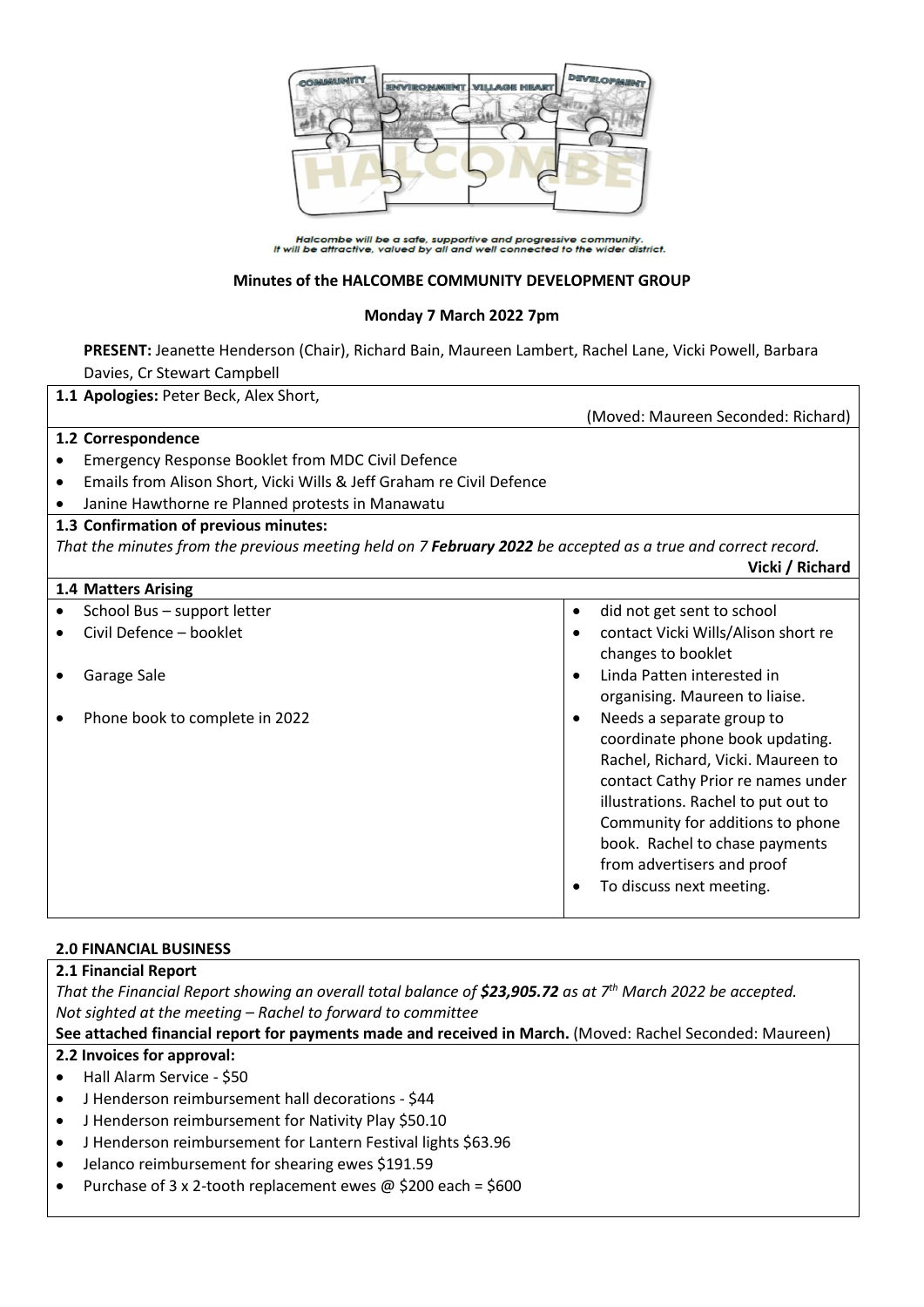## **3.0 COUNCIL BUSINESS**

#### **Council Report: Cr Stuart Campbell**

- Public places by-law approved
- Drainage & Wastewater by-law under review
- Stormwater work details to follow. Halcombe high on the list take photos of any issues and send to MDC
- Bio Plant want to lease land in Feilding. There is strong opposition to this, so a public meeting called for Wednesday 9<sup>th</sup> March via zoom. Must be cost effective and environmentally friendly - Stuart to send links to the consent application.
- Council representation council will adopt 5 Urban + 5 Rural councillors
- Vacancy at MDC will not be filled until the October elections
- Three Waters reform seems to be going ahead. administrators have been appointed.
- Speed reviews Stuart to send links to the 'Have your Say' on the proposed Speed Limit changes in Halcombe, Sanson and Rural corridor. Submissions close 28<sup>th</sup> March.

#### **4.0 GENERAL BUSINESS**

| 4.1 Focus #1 – Walkway and Domain (Vicki) |                                                               |        |  |
|-------------------------------------------|---------------------------------------------------------------|--------|--|
|                                           | Vicki nothing to report.                                      | ACTION |  |
|                                           | Maureen requested new solid piping for drains across walkway. |        |  |
|                                           | Council to be asked to install new piping.                    |        |  |

## **4.2Focus #2 – Hall** (Maureen)

**4.3 Subprojects**

| <b>Activity:</b>                                                       |                               |
|------------------------------------------------------------------------|-------------------------------|
| Gospel Group / Yoga / Trust mtg                                        |                               |
| More community group activities in the pipeline<br>$\bullet$           |                               |
| <b>Hall Report:</b>                                                    |                               |
| Report on Happy in Halcombe meeting with Bec Lintott, Maureen,         |                               |
| Jeanette, Barbara                                                      |                               |
| April: Garage Sale<br>$\circ$                                          |                               |
| May: Breast Cancer Pink Ribbon event<br>$\circ$                        |                               |
| July: Lantern Festival. committee to support<br>$\circ$                |                               |
| Other suggestion; Skits, Talent Quest, Prostrate Awareness,<br>$\circ$ |                               |
| etc.                                                                   |                               |
| Maureen proposed Community Calendar.                                   |                               |
| Awareness of other groups annual events.<br>$\circ$                    |                               |
| Maureen: That the HCDG undertake to have a review to update the        | Ask Janine to assist with the |
| community brand. Maureen to discuss with Bex and discuss at next       | rebranding and ideas. Think   |
| meeting.                                                               | Tank/Designer etc             |
|                                                                        |                               |
| Moved: Maureen. Seconded: Rachel                                       |                               |

|                                             | 4.3 Focus #3 - Cenotaph & Recreational Area (Rachel/Maureen)                                                                                                                                                                                                             |                   |
|---------------------------------------------|--------------------------------------------------------------------------------------------------------------------------------------------------------------------------------------------------------------------------------------------------------------------------|-------------------|
| <b>Information Boards</b><br>Moved: Maureen |                                                                                                                                                                                                                                                                          |                   |
| $\bullet$                                   | Maureen met with Kayla re draft board that was sent through. Kayla<br>has updated and it has been approved.<br>The back of the sign will acknowledge sponsors, point to original<br>'Halcombe Train Station' sign (which will be across the tracks on Kiwi<br>Rail land) | Seconded: Richard |

|                         | TIY YUNNI VILLU                                  |  |
|-------------------------|--------------------------------------------------|--|
| <b>Roading</b> (Richie) |                                                  |  |
|                         | Richard reported on metalling of roads completed |  |
|                         | Signs being restored & will be reinstalled.      |  |